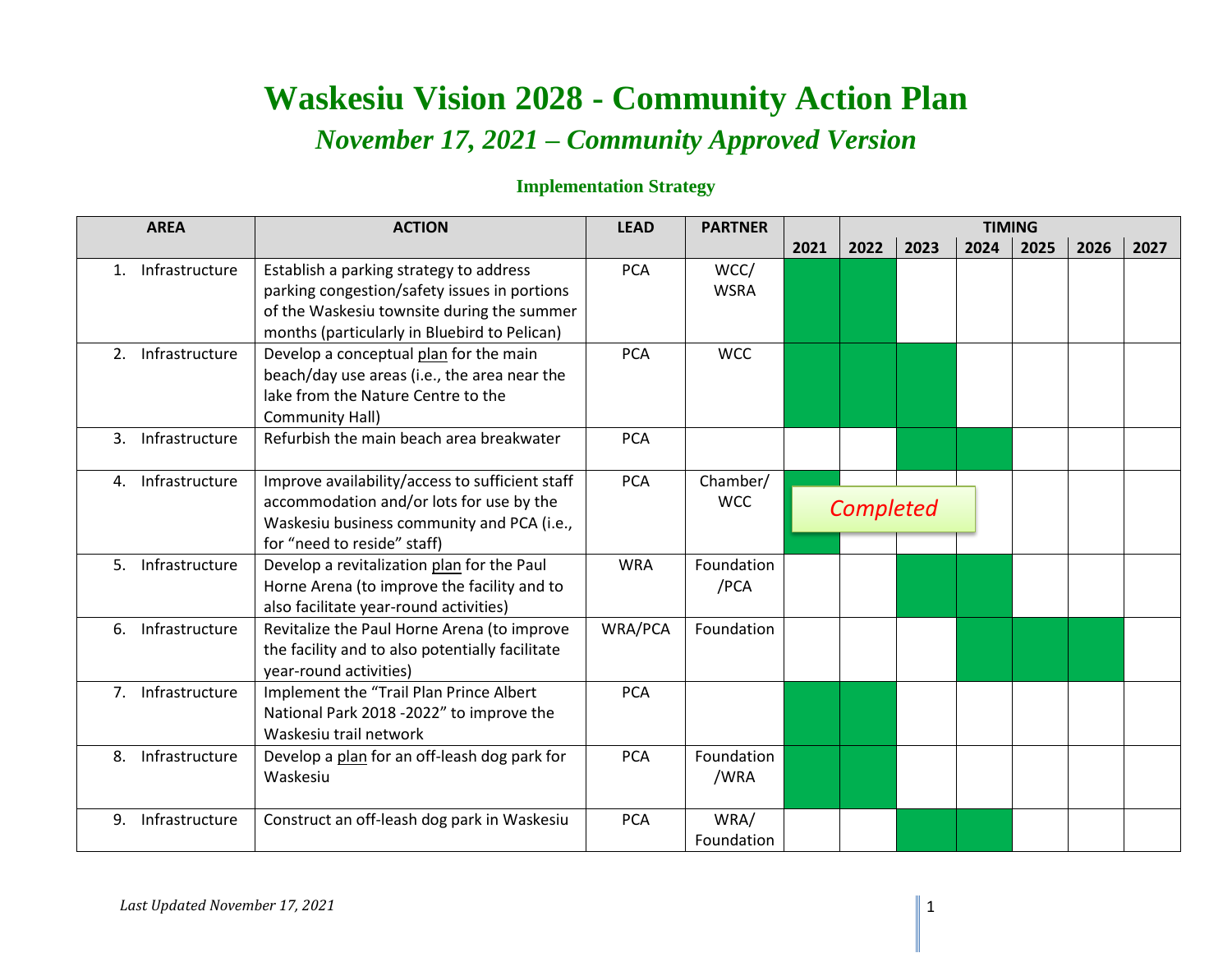| <b>AREA</b>        | <b>ACTION</b>                                                                                                          | <b>LEAD</b>        | <b>PARTNER</b> | <b>TIMING</b> |           |      |      |      |      |      |
|--------------------|------------------------------------------------------------------------------------------------------------------------|--------------------|----------------|---------------|-----------|------|------|------|------|------|
|                    |                                                                                                                        |                    |                | 2021          | 2022      | 2023 | 2024 | 2025 | 2026 | 2027 |
| 10. Infrastructure | Plan/design a skateboard park                                                                                          | <b>TBD</b>         | <b>TBD</b>     |               |           |      |      |      |      |      |
| 11. Infrastructure | Replace the public washrooms at the Main<br>Beach                                                                      | <b>PCA</b>         |                |               | Completed |      |      |      |      |      |
| 12. Infrastructure | Install a dock at the Crean Lake Day Use Area                                                                          | <b>PCA</b>         | Foundation     |               | Completed |      |      |      |      |      |
| 13. Infrastructure | Replace the public washrooms located near<br>the Community Hall                                                        | <b>PCA</b>         |                |               |           |      |      |      |      |      |
| 14. Infrastructure | Undertake storm drain improvements at, or<br>affecting, the 4-way stop intersection (as<br>needed)                     | <b>PCA</b>         |                |               |           |      |      |      |      |      |
| 15. Infrastructure | Replace all fish cleaning buildings in the Park<br>(5)                                                                 | <b>PCA</b>         |                |               | Completed |      |      |      |      |      |
| 16. Infrastructure | Complete an assessment of the Recreation<br>Centre Building (regarding building<br>settling/foundation issues)         | <b>PCA</b>         |                |               | Completed |      |      |      |      |      |
| 17. Infrastructure | Develop a plan to replace (or to refurbish<br>the interior of) the Recreation Centre<br>building                       | WRA/<br>Foundation | <b>PCA</b>     |               |           |      |      |      |      |      |
| 18. Infrastructure | Replace (or refurbish the interior of) the<br><b>Recreation Centre Building</b>                                        | WRA/<br>Foundation | <b>PCA</b>     |               |           |      |      |      |      |      |
| 19. Infrastructure | Golf Course Pro Shop renovation                                                                                        | <b>PCA</b>         | <b>WGC</b>     |               |           |      |      |      |      |      |
| 20. Infrastructure | Complete Spruce Ridge Trailer Park<br>expansion (at the far end of Montreal Drive<br>near the Library/Recreation Hall) | <b>PCA</b>         |                |               | Completed |      |      |      |      |      |
| 21. Infrastructure | Undertake a "Phase I" Water and Sewer Line<br>Assessment                                                               | <b>PCA</b>         |                |               | Completed |      |      |      |      |      |
| 22. Infrastructure | Install Electric Vehicle Charging stations in<br>the townsite                                                          | <b>PCA</b>         |                |               | Completed |      |      |      |      |      |
| 23. Infrastructure | <b>Renovation of Golf Course Administration</b><br>Office and Washrooms                                                | PCA/<br><b>WGC</b> |                |               |           |      |      |      |      |      |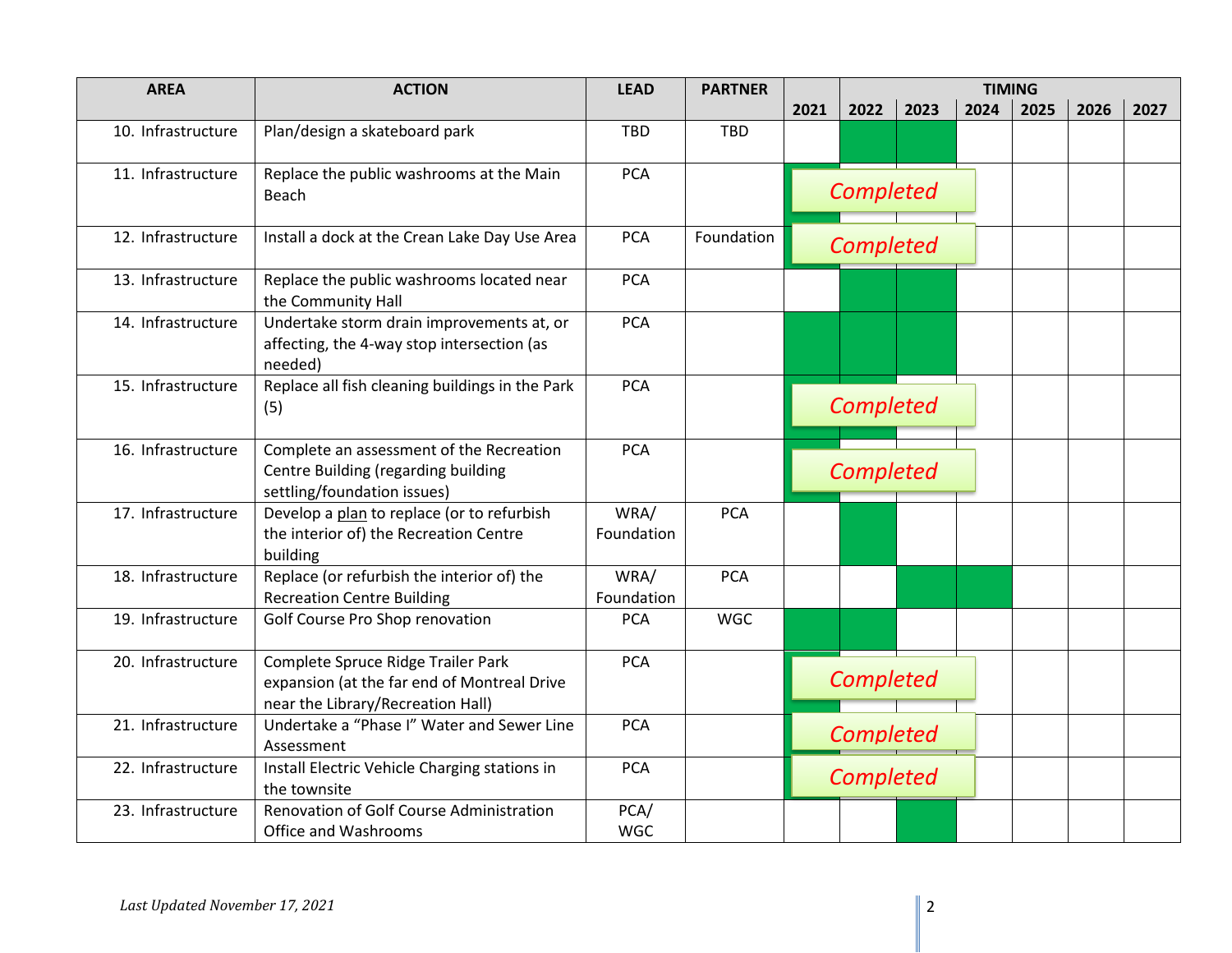| <b>AREA</b>        | <b>ACTION</b>                                                                             | <b>LEAD</b> | <b>PARTNER</b> |           | <b>TIMING</b> |      |      |      |      |      |
|--------------------|-------------------------------------------------------------------------------------------|-------------|----------------|-----------|---------------|------|------|------|------|------|
|                    |                                                                                           |             |                | 2021      | 2022          | 2023 | 2024 | 2025 | 2026 | 2027 |
| 24. Infrastructure | <b>Construct new Golf Course Maintenance</b>                                              | PCA/        |                |           |               |      |      |      |      |      |
|                    | <b>Building</b>                                                                           | <b>WGC</b>  |                |           |               |      |      |      |      |      |
| 25. Infrastructure | Refurbish the existing pathway/trail                                                      | <b>WSRA</b> | Foundation     |           |               |      |      |      |      |      |
|                    | between Kapasiwin and Waskesiu Drive                                                      |             | <b>PCA</b>     |           |               |      |      |      |      |      |
| 26. Infrastructure | Investigate the potential installation of                                                 | <b>WSRA</b> | <b>WCC</b>     |           |               |      |      |      |      |      |
|                    | "deep water" infrastructure to service                                                    |             |                |           |               |      |      |      |      |      |
|                    | residential cabins/cottages in Waskesiu                                                   |             |                |           |               |      |      |      |      |      |
| 27. Infrastructure | Design and develop a connecting pathway                                                   | Foundation  | <b>PCA</b>     |           |               |      |      |      |      |      |
|                    | and related areas between Lakeview Drive                                                  |             |                |           |               |      |      |      |      |      |
|                    | and Waskesiu Drive                                                                        |             |                |           |               |      |      |      |      |      |
| 28. Infrastructure | Investigate the construction of additional                                                | Foundation  | <b>PCA</b>     |           |               |      |      |      |      |      |
|                    | camp kitchens in the Waskesiu townsite and                                                |             |                |           |               |      |      |      |      |      |
|                    | at outlying beaches/lakes                                                                 |             |                |           |               |      |      |      |      |      |
| 29. Infrastructure | Investigate the potential construction of, or                                             | <b>WCC</b>  | Foundation     |           |               |      |      |      |      |      |
|                    | the acquisition of, a large community stage                                               |             | /WRA           |           |               |      |      |      |      |      |
|                    | (permanent or mobile/collapsible)                                                         |             | /PCA           |           |               |      |      |      |      |      |
| 30. Infrastructure | Explore the feasibility of a trail connecting                                             | Foundation  | Elk Ridge      |           |               |      |      |      |      |      |
|                    | Waskesiu and Elk Ridge                                                                    | /PCA        |                |           |               |      |      |      |      |      |
| 31. Image          | Continue Waskesiu townsite centre                                                         | Chamber     | Foundation     |           |               |      |      |      |      |      |
|                    | beautification & revitalization program (e.g.,                                            |             | / WCC/         |           |               |      |      |      |      |      |
|                    | flowers, signage, weed control, clean-up)                                                 |             | Museum/        |           |               |      |      |      |      |      |
|                    |                                                                                           |             | <b>PCA</b>     |           |               |      |      |      |      |      |
| 32. Image          | Improve and develop additional thematic                                                   | <b>PCA</b>  | Museum/        |           |               |      |      |      |      |      |
|                    | and informational signage, heritage/cultural<br>identifiers                               |             | Foundation     |           |               |      |      |      |      |      |
| 33. Recreation and | Complete the environmental remediation                                                    |             |                |           |               |      |      |      |      |      |
| Amenities          |                                                                                           | <b>PCA</b>  |                |           |               |      |      |      |      |      |
|                    | (capping) of the existing lawn bowling area<br>for future use as outlined in the approved |             |                | Completed |               |      |      |      |      |      |
|                    | Recreation Area "Master Plan"                                                             |             |                |           |               |      |      |      |      |      |
| 34. Recreation and | Complete a new multi-use sport court,                                                     |             | Foundation     |           |               |      |      |      |      |      |
| Amenities          | upgraded pathways, picnic shelter,                                                        | <b>WRA</b>  | /PCA           |           | Completed     |      |      |      |      |      |
|                    | shuffleboard area, children's ninja line,                                                 |             |                |           |               |      |      |      |      |      |
|                    | FireSmart tree removal, and initial                                                       |             |                |           |               |      |      |      |      |      |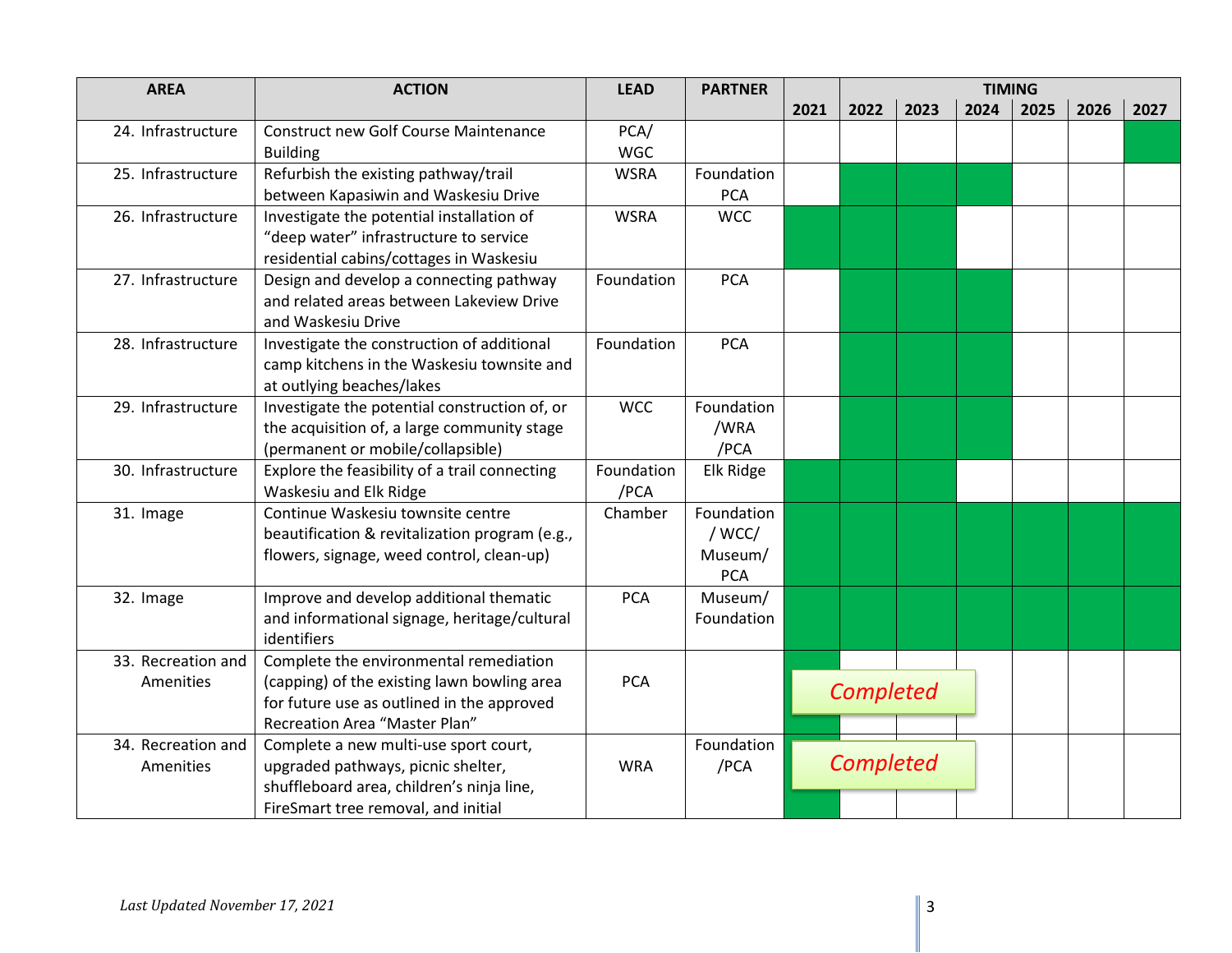| <b>AREA</b>        | <b>ACTION</b>                                                                     | <b>LEAD</b> | <b>PARTNER</b> | <b>TIMING</b> |           |      |      |      |      |      |
|--------------------|-----------------------------------------------------------------------------------|-------------|----------------|---------------|-----------|------|------|------|------|------|
|                    |                                                                                   |             |                | 2021          | 2022      | 2023 | 2024 | 2025 | 2026 | 2027 |
|                    | landscaping (as contemplated in the                                               |             |                |               |           |      |      |      |      |      |
|                    | Recreation Area "Master Plan")                                                    |             |                |               |           |      |      |      |      |      |
| 35. Recreation and | Complete the balance of the "Waskesiu                                             | <b>WRA</b>  | Foundation     |               |           |      |      |      |      |      |
| Amenities          | Recreation Area Renewal" work                                                     |             |                |               |           |      |      |      |      |      |
|                    | contemplated in the Recreation Area                                               |             |                |               |           |      |      |      |      |      |
|                    | "Master Plan" (i.e., revitalized lawn bowling                                     |             |                |               |           |      |      |      |      |      |
|                    | area, new benches, outdoor foosball & ping                                        |             |                |               |           |      |      |      |      |      |
| 36. Recreation and | pong tables, remaining landscaping)<br>Install a beach volleyball area near the   | WRA/        |                |               |           |      |      |      |      |      |
| Amenities          | refurbished lawn bowling area                                                     | Foundation  |                |               | Completed |      |      |      |      |      |
| 37. Recreation and | Refinish the oak floors in both the Waskesiu                                      | Chamber     | <b>PCA</b>     |               |           |      |      |      |      |      |
| Amenities          | Community Hall & Terrace Gardens Hall (to                                         |             |                |               |           |      |      |      |      |      |
|                    | ensure hall flooring is maintained to a high                                      |             |                |               |           |      |      |      |      |      |
|                    | standard)                                                                         |             |                |               |           |      |      |      |      |      |
| 38. Recreation and | Work to ensure the Community Hall bat                                             | Chamber     | <b>PCA</b>     |               |           |      |      |      |      |      |
| Amenities          | problem is resolved                                                               |             |                |               |           |      |      |      |      |      |
|                    |                                                                                   |             |                |               |           |      |      |      |      |      |
| 39. Recreation and | Promote existing (and create additional)                                          |             |                |               |           |      |      |      |      |      |
| Amenities          | winter activities within the Waskesiu                                             | Chamber     | PCA/WCC/       |               |           |      |      |      |      |      |
|                    | townsite (e.g., ice fishing shacks, cross                                         |             | <b>WRA</b>     |               |           |      |      |      |      |      |
|                    | country ski trail maintenance, outdoor ice-                                       |             |                |               |           |      |      |      |      |      |
|                    | skating surface, Winter Festival, etc.)                                           |             |                |               |           |      |      |      |      |      |
| 40. Recreation and | Determine the feasibility of a "Waskesiu                                          |             |                |               |           |      |      |      |      |      |
| Amenities          | <b>Community Garden"</b>                                                          | <b>TBD</b>  | <b>TBD</b>     |               |           |      |      |      |      |      |
|                    |                                                                                   |             |                |               |           |      |      |      |      |      |
| 41. Recreation and | Assess options to install playground                                              | Foundation  | <b>PCA</b>     |               |           |      |      |      |      |      |
| Amenities          | equipment in the townsite including                                               |             |                |               |           |      |      |      |      |      |
|                    | potentially replacing the accessible toddler                                      |             |                |               |           |      |      |      |      |      |
|                    | playground on the main beach                                                      |             |                |               |           |      |      |      |      |      |
| 42. Visitation     | Improve messaging, information, and                                               | <b>WCC</b>  | PCA/           |               |           |      |      |      |      |      |
|                    | delivery systems and capability; improve                                          |             | WSRA/          |               |           |      |      |      |      |      |
|                    | overall communications capability and<br>systems for key stakeholders and for PCA |             | Chamber        |               |           |      |      |      |      |      |
|                    |                                                                                   |             |                |               |           |      |      |      |      |      |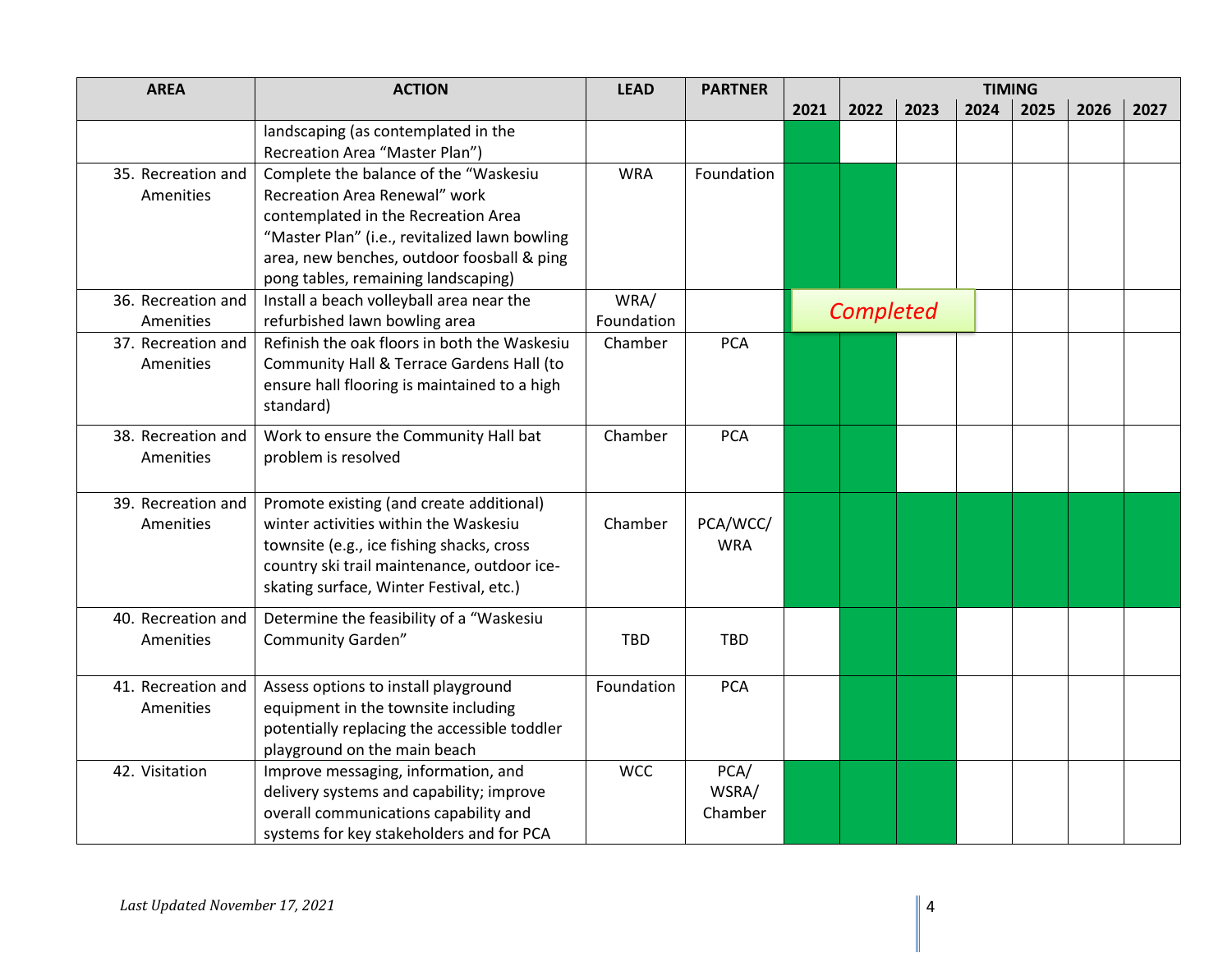| <b>AREA</b>                | <b>ACTION</b>                                                                                                                                                                                                | <b>LEAD</b>        | <b>PARTNER</b>                                        | <b>TIMING</b> |      |      |      |      |      |      |
|----------------------------|--------------------------------------------------------------------------------------------------------------------------------------------------------------------------------------------------------------|--------------------|-------------------------------------------------------|---------------|------|------|------|------|------|------|
|                            |                                                                                                                                                                                                              |                    |                                                       | 2021          | 2022 | 2023 | 2024 | 2025 | 2026 | 2027 |
| 43. Visitation             | Work with key stakeholder groups and other<br>agencies to promote Waskesiu as a<br>preferred resort/business conference<br>destination; help to enhance support for<br>(and awareness of) events             | Chamber            | PCA/WCC/<br><b>WRA</b>                                |               |      |      |      |      |      |      |
| 44. Visitation             | Develop a strategy to attract/plan more<br>annual events (including recurring<br>conferences and festivals) year-round                                                                                       | Chamber            | WCC/<br><b>WRA</b>                                    |               |      |      |      |      |      |      |
| 45. Community<br>Life      | Create a "Waskesiu Volunteer Committee"<br>and a Volunteer Action Plan                                                                                                                                       | <b>WRA</b>         | WSRA/<br>PCA/WCC                                      |               |      |      |      |      |      |      |
| 46. Community<br>Life      | Develop Waskesiu's 100 Year Anniversary<br><b>Celebration Plan</b>                                                                                                                                           | PCA/<br><b>WCC</b> | Chamber/<br>WRA/WSRA/<br>Foundation<br>Museum/<br>WGC |               |      |      |      |      |      |      |
| 47. Community<br>Life      | Implement a community-wide "Waskesiu<br>Legacy" planned giving program                                                                                                                                       | Foundation         | WRA/WGC<br>Museum                                     |               |      |      |      |      |      |      |
| 48. Community<br>Life      | Identify additional "Memorial" options in the<br>townsite or the Park (e.g., more benches,<br>memorial forest/model forest, donor wall,<br>brick or masonry stone walking path,<br>additional camp kitchens) | Foundation         | PCA/<br><b>WRA</b>                                    |               |      |      |      |      |      |      |
| 49. Community<br>Life      | Design and develop a physical (or a virtual)<br><b>Waskesiu Community</b><br>Builder/Volunteer/Pioneer<br>Recognition/History project                                                                        | Museum             | <b>WSRA</b>                                           |               |      |      |      |      |      |      |
| 50. Natural<br>Environment | Implement the 2019 Vegetation<br>Management Strategy in the Waskesiu<br>townsite                                                                                                                             | <b>PCA</b>         | WCC/WGC                                               |               |      |      |      |      |      |      |
| 51. Natural<br>Environment | Develop a comprehensive strategy regarding<br>waste management in the Waskesiu<br>townsite including for composting/recycling                                                                                | <b>PCA</b>         |                                                       |               |      |      |      |      |      |      |